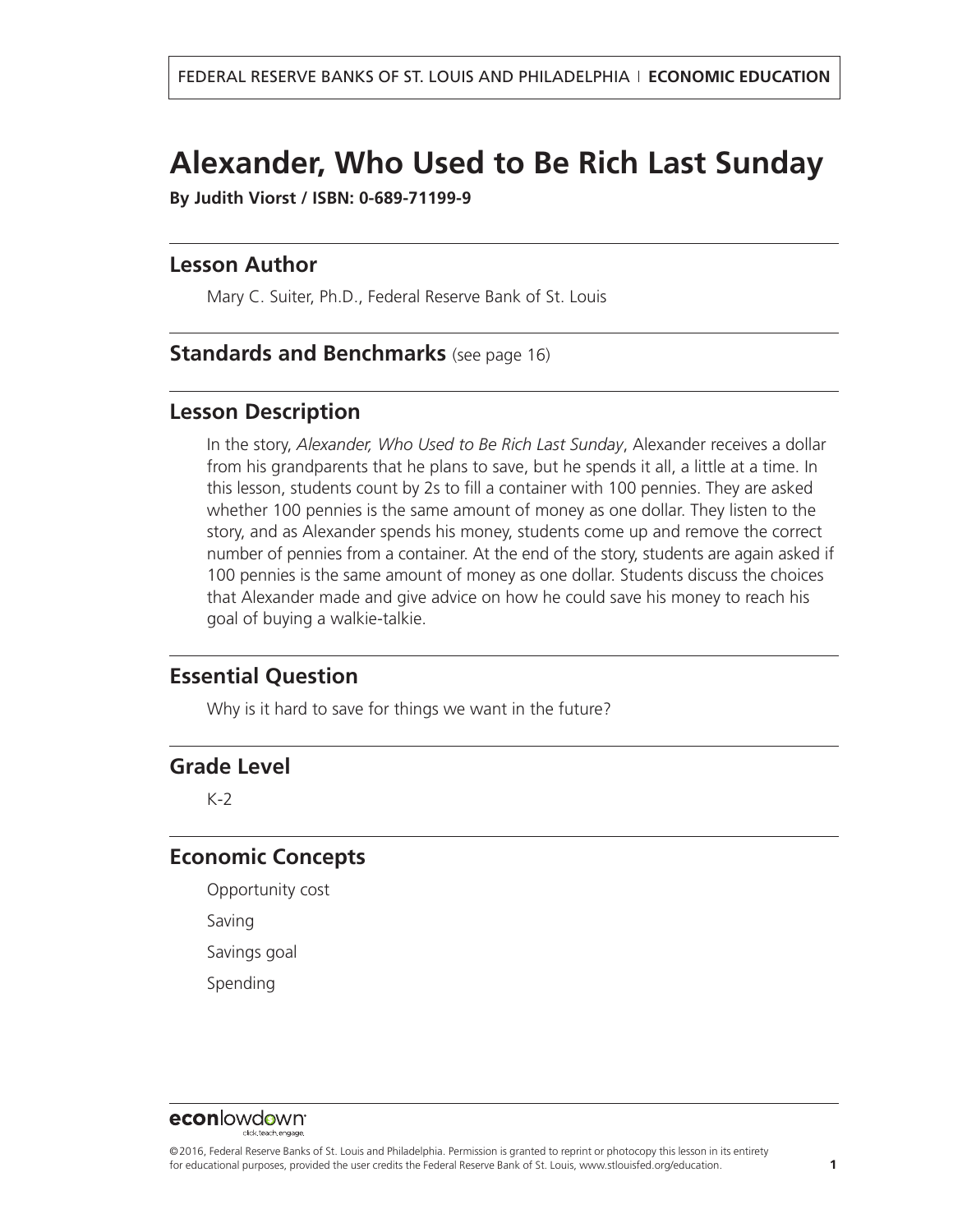# **Mathematics Concepts**

Bar graphs

Counting by 2s

# **Objectives**

Students will be able to

- define saving, spending, opportunity cost, and savings goal;
- explain why it can be hard to save money;
- count to 100 by 2s;
- recognize that \$1 equals 100 cents; and
- create and analyze bar graphs.

# **Time Required**

30-45 minutes

### **Materials**

- *Alexander, Who Used to Be Rich Last Sunday* by Judith Viorst (ISBN: 0-689-71199-9)
- Visual 1
- Handouts 1 and 2, one copy of each for each student
- Handout 1 for the teacher to use as a visual or a piece of poster board with the chart from Handout 1 drawn on it
- Handout 3 for the teacher
- Glass or plastic container large enough to hold 100 pennies
- 100 pennies
- \$1 bill
- Poster or bulletin board labeled "Savings Goal" (If using a poster, display it on the wall.)
- $\frac{1}{2}$  sheet of 8"  $\times$  11" paper for each student
- Crayons for each student
- Tape or push pins
- **Marker**

### econlowdown<sup>®</sup>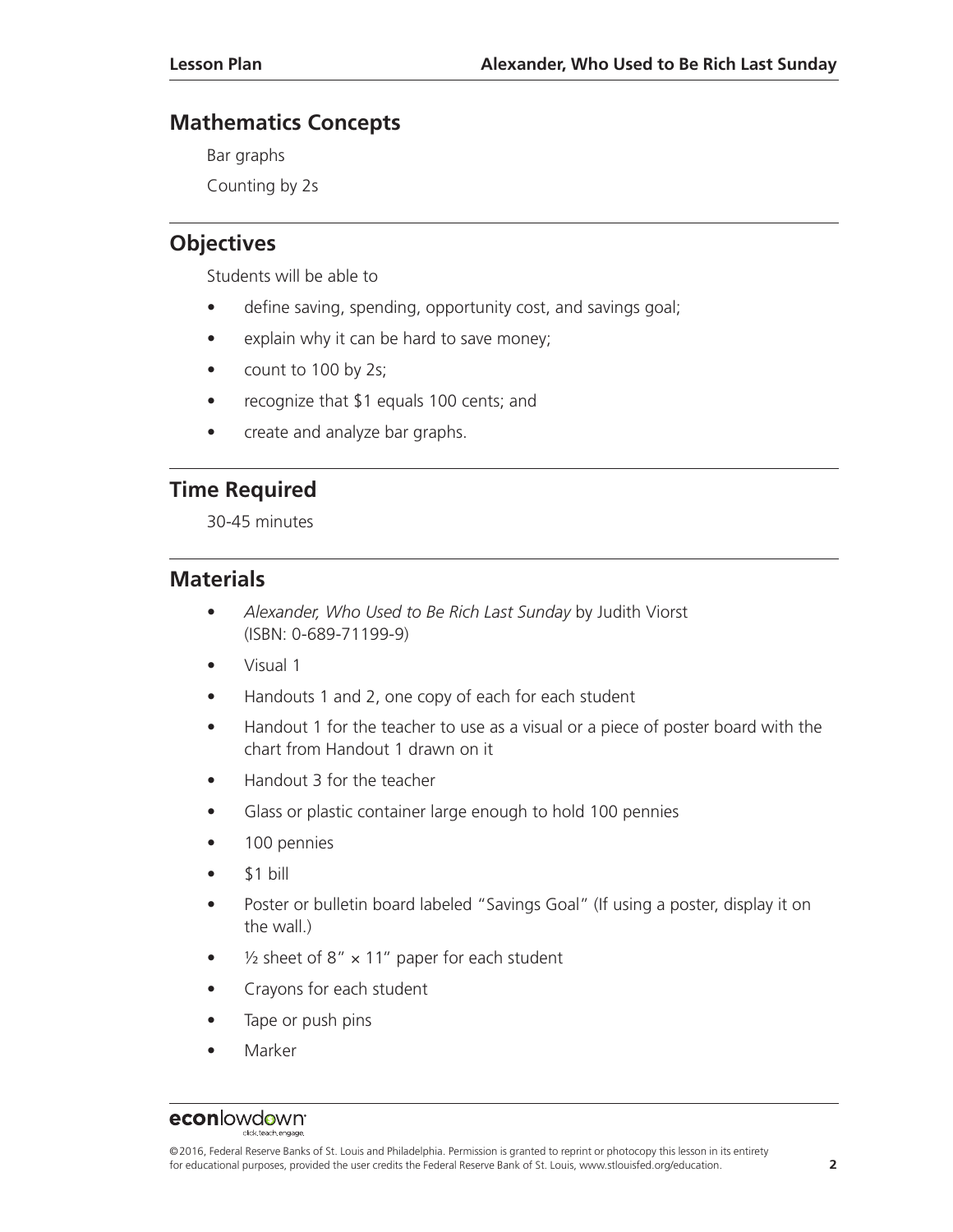# **Procedure**

- 1. Begin the lesson by discussing the following:
	- What do people use money for? (*Answers will vary but may include the following: People use money to buy things, to pay for things. People save money.*)
- 2. Show students a \$1 bill and discuss the following:
	- Is \$1 the same amount of money as 100 pennies? (*Answers will vary, but some students will know that the two are equal.*)
	- If you wanted to buy a candy bar and the price was \$1, could you buy it with a \$1 bill? (*Yes.*)
- 3. Show students the empty container and explain that they are going to fill the container with pennies—2 pennies at a time. Tell them/remind them that people can count to 100 one number at a time. But, they can also count to 100 two numbers at a time. Demonstrate/practice counting by 2s.
- 4. Distribute 2 pennies to each child. Call students by row or table and have each student drop his or her pennies into the container. As they do, have the class count by 2s. When each student has had a turn, distribute additional pennies, 2 at a time, and continue having students deposit pennies in the container and count by 2s until there are 100 pennies in the container.
	- Which would you rather have, 100 pennies or a \$1 bill? (*Answers will vary, but many students this age may prefer the 100 pennies.*)
- 5. Tell students that they are going to listen to a story about a little boy named Alexander who had \$1. Explain that Alexander could spend his \$1 or he could save it. Explain that **spending** is using some or all of your money to buy things you want now, and **saving** is keeping some of your money to buy things in the future—it is not spending.
- 6. Tell students that as they listen to the story they should notice what happens to Alexander's money.
- 7. Read the book, *Alexander, Who Used to be Rich Last Sunday*, and then discuss the following:
	- What did Alexander plan to do with his money when he first got it? (*He planned to save it to buy a walkie-talkie.*)
	- Why wasn't he able to save his money? (*He spent some on little things, lost some, and had to pay fines.*)

<sup>©2016,</sup> Federal Reserve Banks of St. Louis and Philadelphia. Permission is granted to reprint or photocopy this lesson in its entirety for educational purposes, provided the user credits the Federal Reserve Bank of St. Louis, www.stlouisfed.org/education. **3**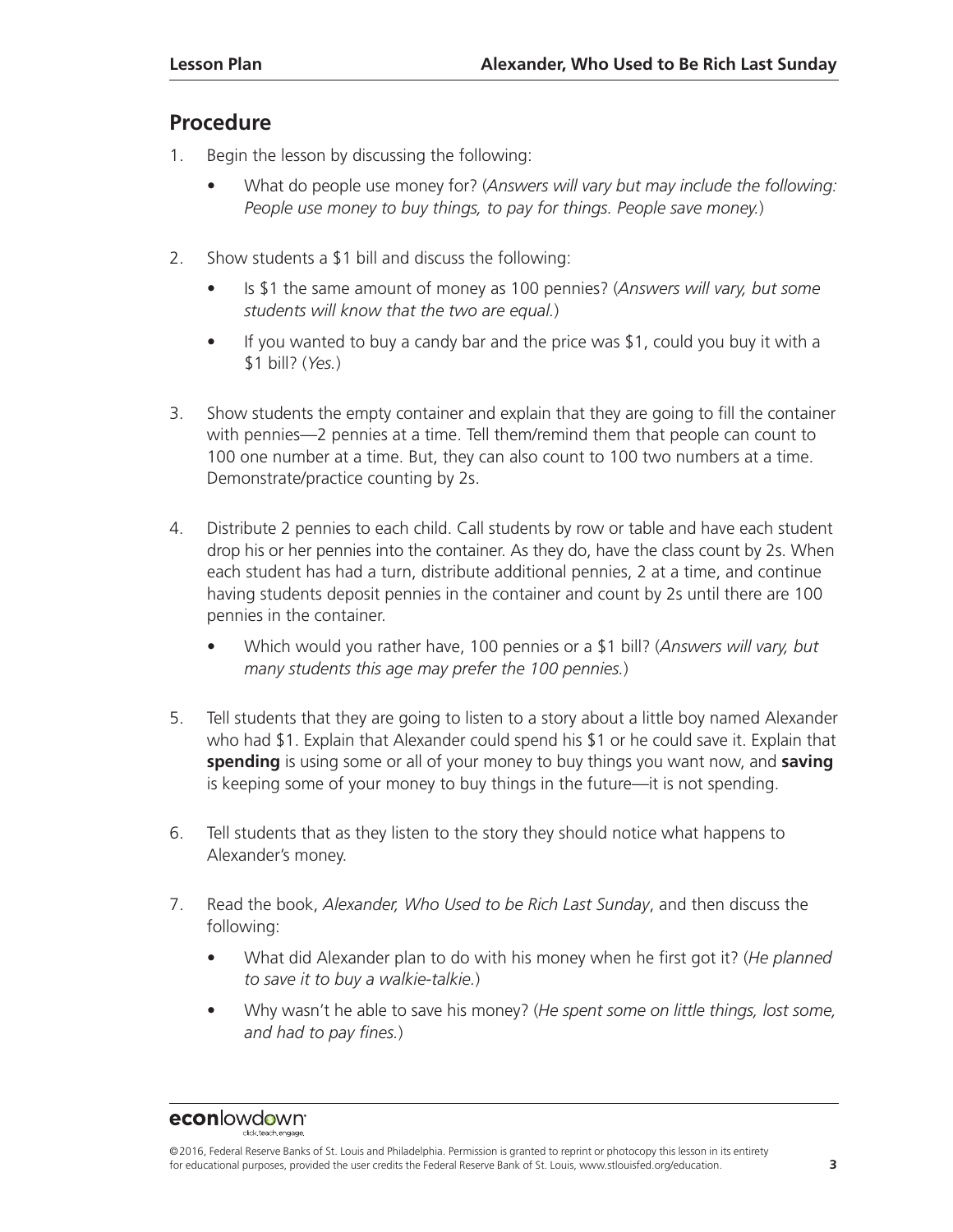- 8. Point out the jar of pennies. Reread the portion of the story about Alexander's spending decisions; it begins with "Because last Sunday, when I used to be rich, I went to Pearson's Drug Store and got bubble gum." When you come to the phrase that says "Good-bye fifteen cents," ask a student to come up and remove 15 pennies from the container and give the pennies to you. Have students repeat, "Good-bye fifteen cents."
- 9. As you come to each subsequent spending decision in the book, invite a student to come up and remove the correct amount of money as the rest of the students chant, "Good-bye \_\_\_ cents." Again, have students give the pennies to you.
- 10. After you have reread all of the spending decisions—the container will be empty discuss the following:
	- How much money did Alexander get from his grandparents? (*\$1*)
	- How much money was in our container? (*100 pennies*)
	- Does \$1 equal 100 pennies? (*Yes.*) How do you know? (*At the end of the story, all Alexander had left was bus tokens—no money. And, at the end of the story, our container of pennies was empty.*)
	- On what did Alexander spend his money? (*Gum, lost bets, snake rental, a badwords fine, carelessness [he lost some of his money], a candy bar, his brother's magic trick, a kicking fine, and garage sale items*)
- 11. Explain that the students have information, or data, about Alexander's spending. They know what he bought and how much he spent on each thing. With the data, they can create a picture, or graph—a picture that shows how Alexander spent his money.
- 12. Display *Handout 1: Alexander's Spending Bar Graph* (or the poster board) and distribute a copy of Handout 1 to each student. Ask various students to read the column labels across the bottom.
- 13. Discuss and complete the following:
	- Did Alexander say he wanted to save or spend his \$1? (*Save it*)
	- Based on the evidence from the story, did Alexander save his money or spend it? (*Alexander spent all of his money.*)
	- How much did Alexander spend on gum? (*15 cents*). On the visual or poster board, in the column labeled "Gum," color in 15 "penny" boxes to represent 15 cents. Tell the students to do the same.
	- How much did Alexander spend on bets? (*15 cents*). On the visual or poster board, in the column labeled "Bets," color in 15 boxes to represent 15 cents.

<sup>©2016,</sup> Federal Reserve Banks of St. Louis and Philadelphia. Permission is granted to reprint or photocopy this lesson in its entirety for educational purposes, provided the user credits the Federal Reserve Bank of St. Louis, www.stlouisfed.org/education. **4**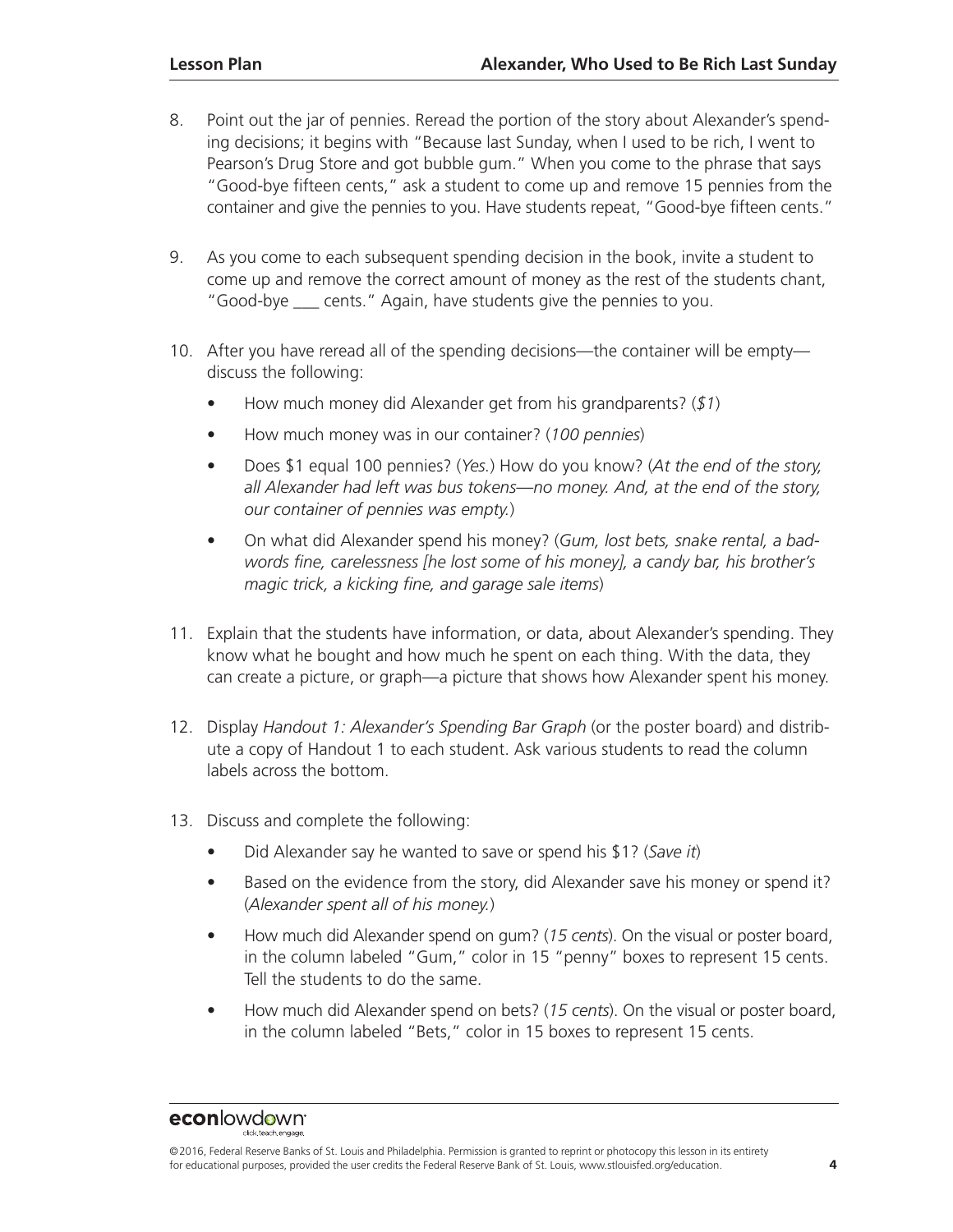- Continue in this manner until each column has been colored in. (*Snake rental— 12 cents; Bad-words fine—10 cents, Lost—8 cents; Candy bar—11 cents; Magic trick—4 cents; Kicking fine—5 cents; Garage sale—20 cents*)
- 14. Discuss the following:
	- Based on the bar graph, on what did Alexander spend the most money? (*Garage sale items*)
	- Based on the bar graph, on what did Alexander spend the least money? (*A magic trick*)
	- Based on the graph, how much more did Alexander spend at the garage sale than he spent on gum? (*5 cents*)
	- What do you think about the spending choices Alexander made? (*Answers will vary. Some students may think that Alexander's choices were good ones; however, most students will likely think many of Alexander's choices were bad.*)
	- If Alexander really wants a walkie-talkie, what will he have to do? (*Save his money*)
	- What is saving? (*Keeping some of your money to buy things in the future; not spending*)
- 15. Explain that by spending his dollar, Alexander gave up saving \$1 toward his goal of a walkie-talkie. Tell students that when we make a choice, the next-best thing that is given up is our **opportunity cost**. When he spent all of his money, the next-best thing Alexander gave up was being closer to achieving his goal of a walkie-talkie.
- 16. Explain that when people spend money, their opportunity cost is being able to save the money to spend later; and when they save money, their opportunity cost is being able to spend and enjoy something now.
- 17. Tell the students that Alexander had a **savings goal**. A savings goal is a good or service that you want to buy in the future. Discuss the following:
	- What was Alexander's savings goal? (*A walkie-talkie*)
	- Why do you think Alexander said it was hard to save money? (*Answers will vary, but students should point out that it is hard to save for something in the future when there are things to buy today.*)
	- What advice would your give Alexander to help him reach his goal? (*Answers will vary but may include the following: Don't spend money on small, silly stuff. Behave so you don't have to pay fines. Be careful not to lose your money. Stop spending and start saving. Save a little of all the money you get.*)

<sup>©2016,</sup> Federal Reserve Banks of St. Louis and Philadelphia. Permission is granted to reprint or photocopy this lesson in its entirety for educational purposes, provided the user credits the Federal Reserve Bank of St. Louis, www.stlouisfed.org/education. **5**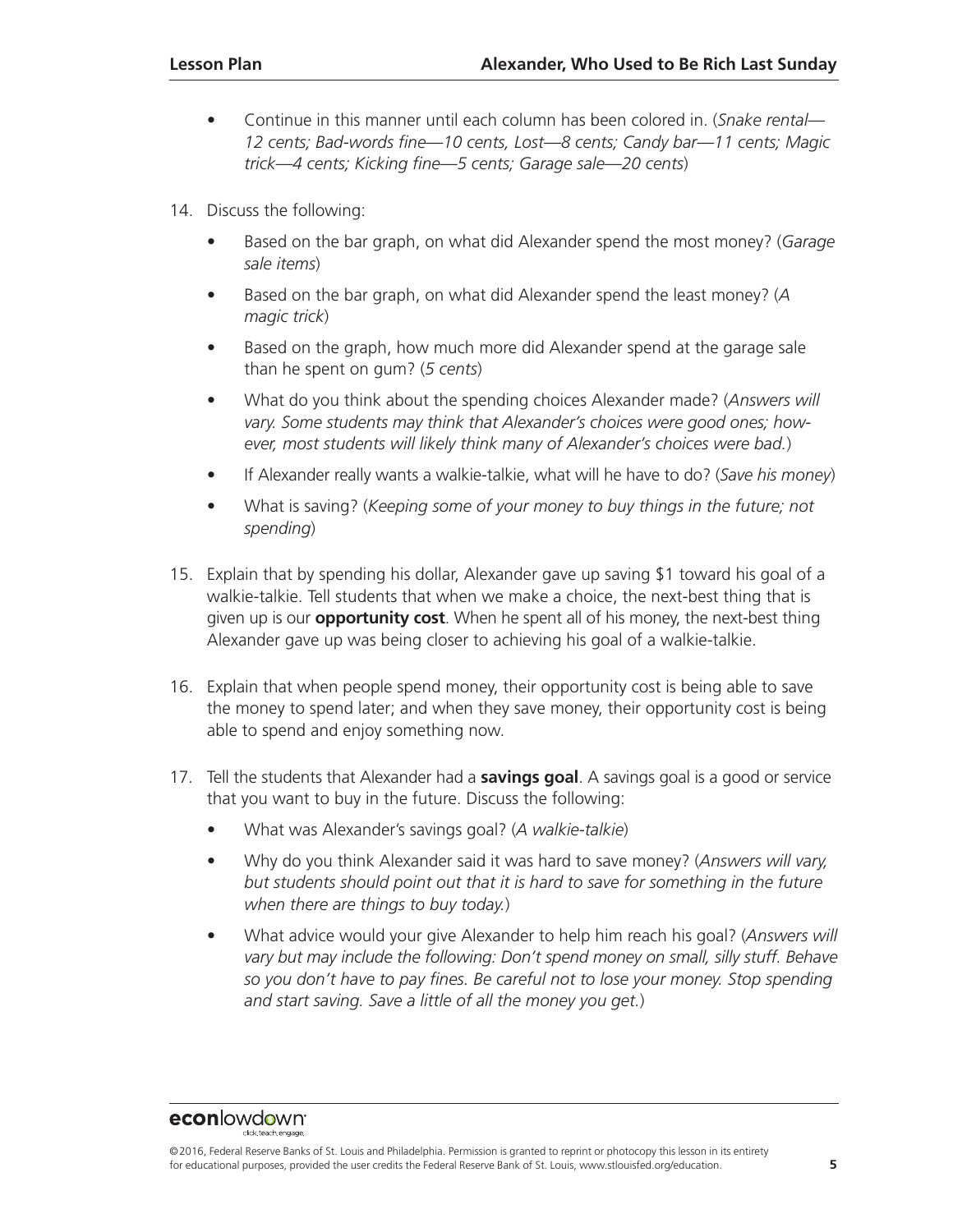- 18. Discuss the following:
	- What are some things you would like to save to buy in the future? (*Answers will vary but may include toys, game systems, books, bikes, and so on.*).
- 19. Point out the "Savings Goal" sign on the bulletin board or chart paper. Distribute a  $\frac{1}{2}$  sheet of paper to each student. Have students draw a picture of their savings goals.
- 20. Allow students time to work, then collect their savings goals and tape them on the Savings Goal poster or pin them to the bulletin board. Remind the students that it is hard to save because there are many small things we see each day that we would like to buy—just like Alexander. And, when we spend our money on those small things there's an opportunity cost—we give up reaching our savings goal as quickly as we might like.
- 21. Teach the students the saving and spending song on *Visual 1: Saving and Spending Song*.

# **Closure**

- 22. Review the important content in the lesson by asking the following questions:
	- What is saving? (*Keeping some of your money to buy things in the future; not spending*)
	- Do you save? (*Answers will vary.*)
	- What is a savings goal? (*A good or service you want to buy in the future*)
	- What is your savings goal? (*Answers will vary.*)
	- Why is it hard to save? (*Answers will vary but may include the following: There are many things to buy that tempt you to spend. You have to wait to get something in the future. If you spend, you get something now.*)
	- What is spending? (*Using some or all of your money to buy things you want now*)
	- What is opportunity cost? (*The next-best thing that is given up when a choice is made*)
	- When people choose to spend, what is their opportunity cost—what do they give up? (*Buying things in the future*)
	- When people choose to save, what is their opportunity cost—what do they give up? (*Buying things today*)
	- Does \$1 equal 100 cents? (*Yes.*)
- 23. Invite students to count to 100 by 2s.

<sup>©2016,</sup> Federal Reserve Banks of St. Louis and Philadelphia. Permission is granted to reprint or photocopy this lesson in its entirety for educational purposes, provided the user credits the Federal Reserve Bank of St. Louis, www.stlouisfed.org/education. **6**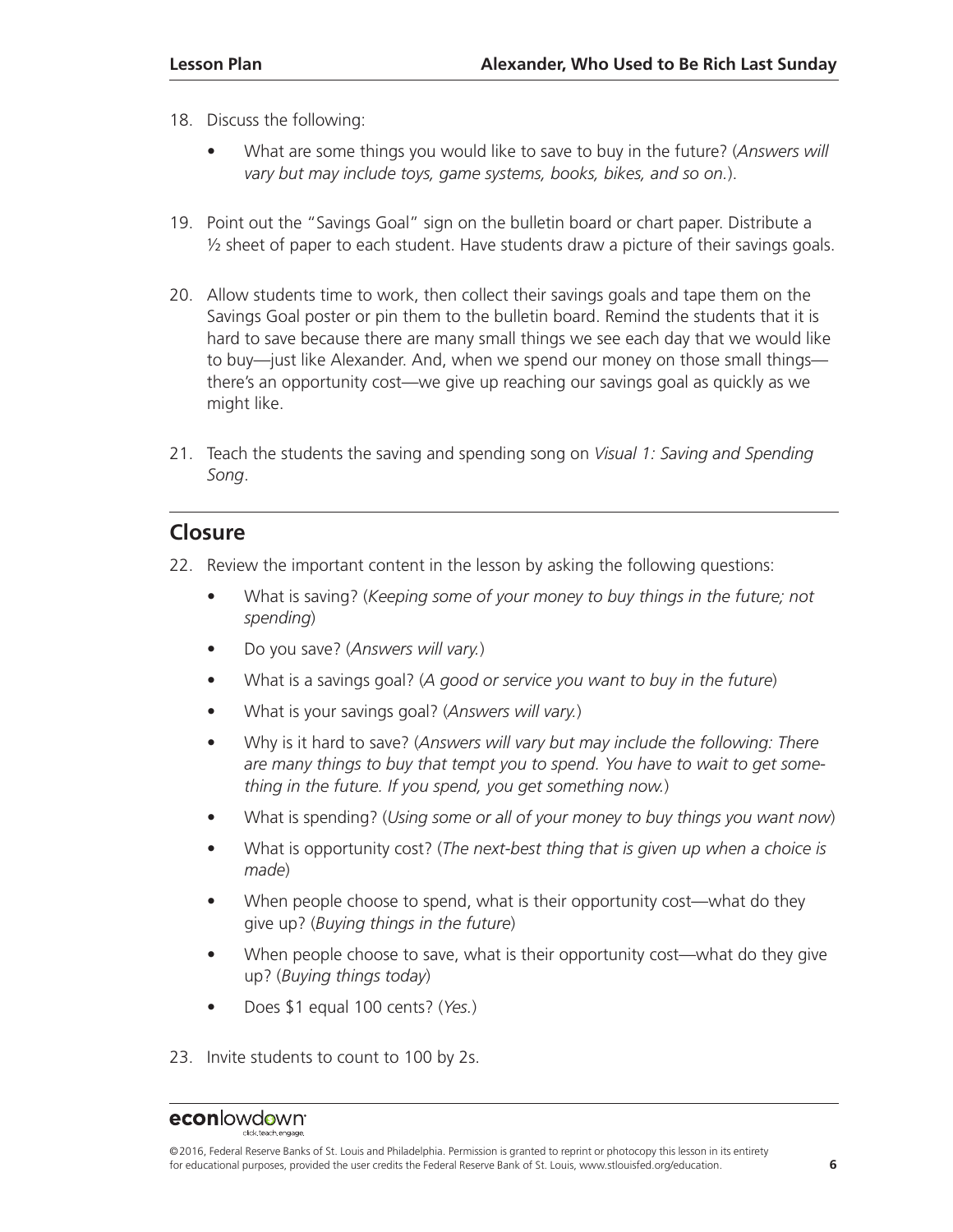# **Assessment**

24. Distribute a copy of *Handout 2: Assessment* to each student. Review the directions. Allow time for students to work, then review their answers using *Handout 3: Assessment—Answer Key*.

#### econlowdown dick teach engage.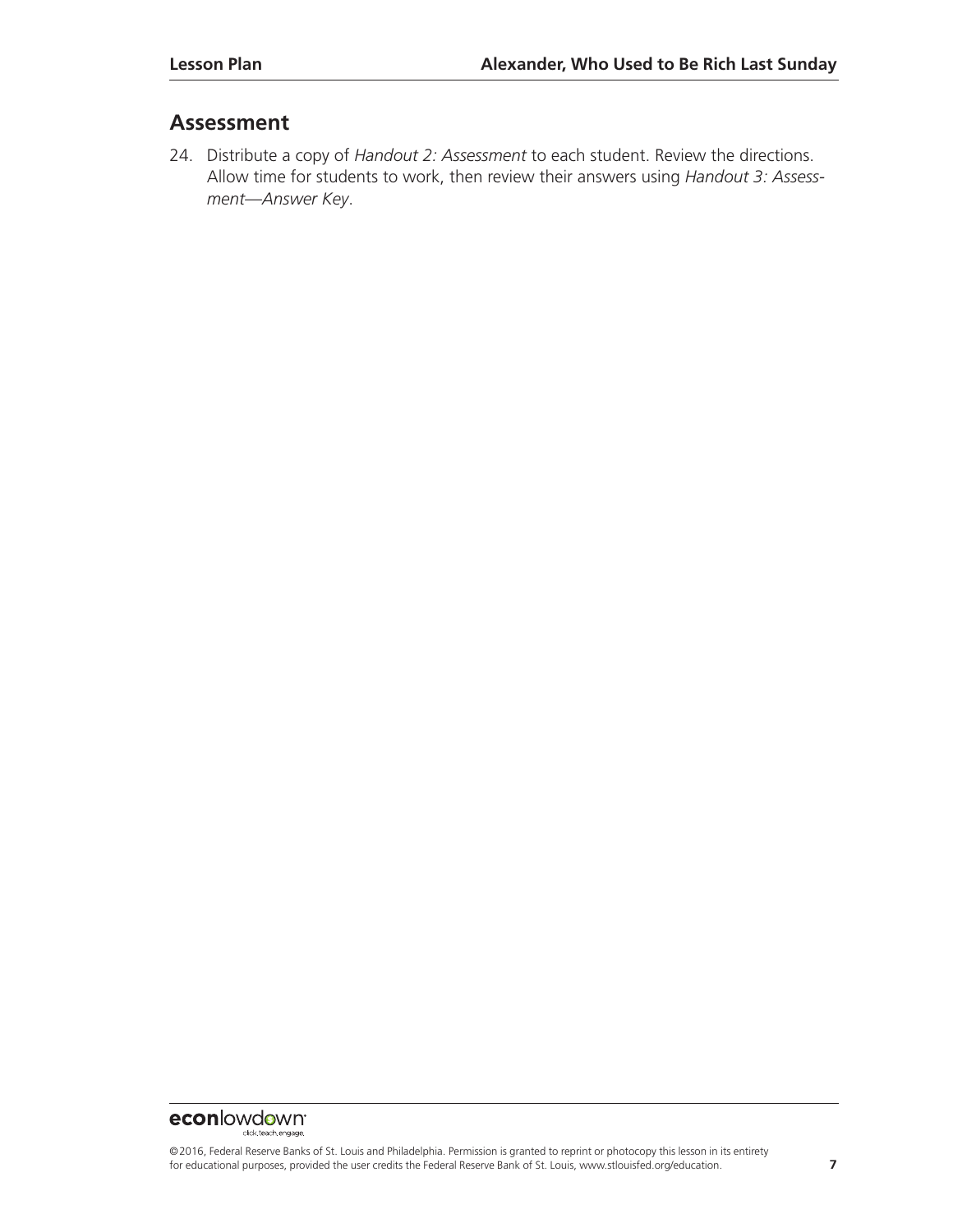# **Visual 1: Saving and Spending Song**

# **Tune:** *I've Been Working on the Railroad*

If you spend all of your money, Spend it every day If you're tempted by the small stuff Or don't keep your money safe You'll be just like Alexander, Left with lots of junk today. If you spend all of your money, You won't reach your goal.

# **Chorus**

Save some money now! Save some money now! Save some money now, now, now, now, now!

Save some money now! Save some money now! Save some money now, now, now!

If you save some of your money, Save some every day. If you save some of your money, You can reach your goal that way. Don't be tempted by the small stuff, And keep your money safe. If you save some of your money, You can reach your goal.

# econlowdown<sup>®</sup>

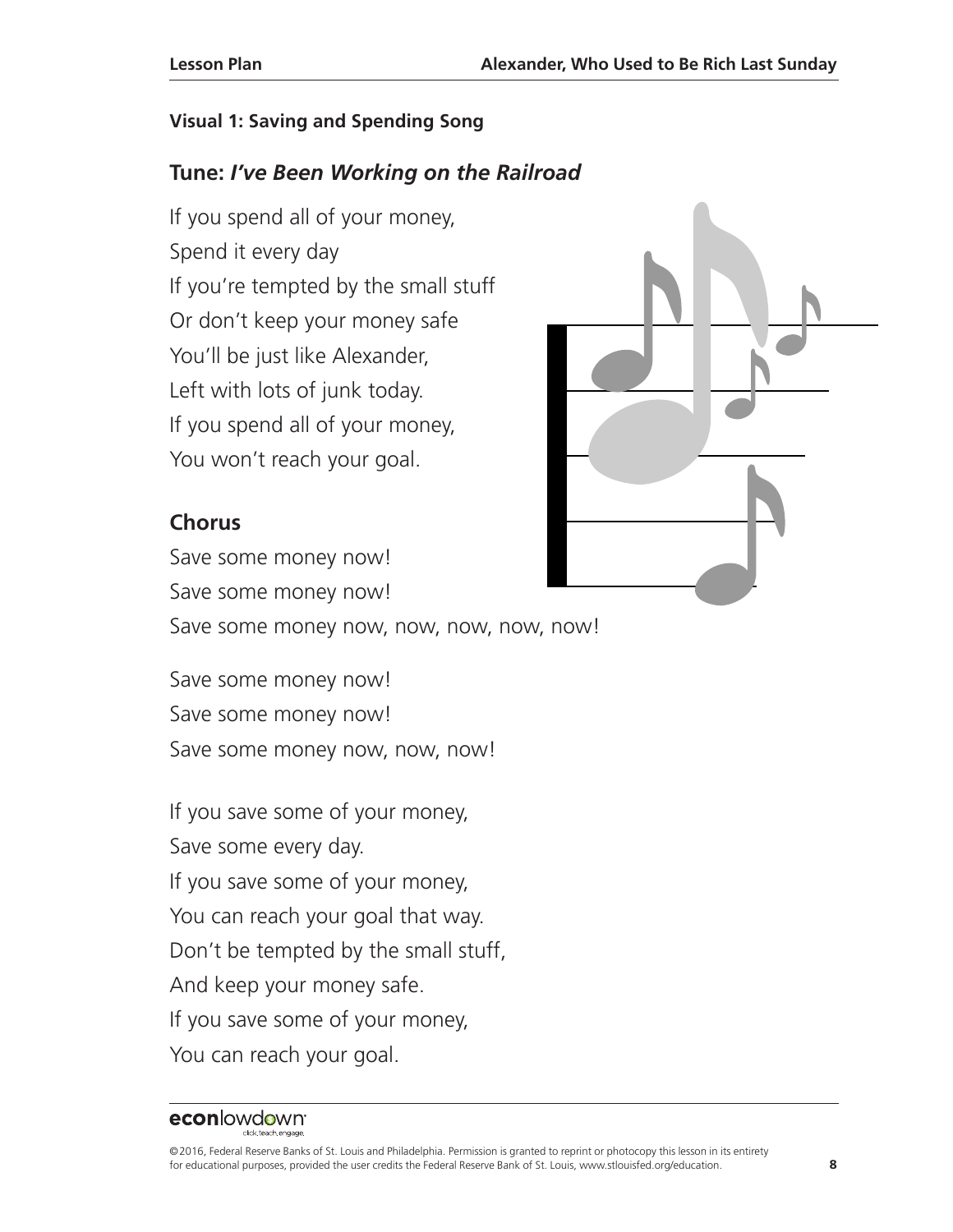| <b>Cents</b>            |     |             |                        |                          |      |                     |                              |                 |                |
|-------------------------|-----|-------------|------------------------|--------------------------|------|---------------------|------------------------------|-----------------|----------------|
| 25                      |     |             |                        |                          |      |                     |                              |                 |                |
| 24                      |     |             |                        |                          |      |                     |                              |                 |                |
| 23                      |     |             |                        |                          |      |                     |                              |                 |                |
| 22                      |     |             |                        |                          |      |                     |                              |                 |                |
| 21                      |     |             |                        |                          |      |                     |                              |                 |                |
| 20                      |     |             |                        |                          |      |                     |                              |                 |                |
| 19                      |     |             |                        |                          |      |                     |                              |                 |                |
| 18                      |     |             |                        |                          |      |                     |                              |                 |                |
| 17                      |     |             |                        |                          |      |                     |                              |                 |                |
| 16                      |     |             |                        |                          |      |                     |                              |                 |                |
| 15                      |     |             |                        |                          |      |                     |                              |                 |                |
| 14                      |     |             |                        |                          |      |                     |                              |                 |                |
| 13                      |     |             |                        |                          |      |                     |                              |                 |                |
| 12                      |     |             |                        |                          |      |                     |                              |                 |                |
| 11                      |     |             |                        |                          |      |                     |                              |                 |                |
| 10                      |     |             |                        |                          |      |                     |                              |                 |                |
| $\boldsymbol{9}$        |     |             |                        |                          |      |                     |                              |                 |                |
| 8                       |     |             |                        |                          |      |                     |                              |                 |                |
| $\overline{\mathbf{z}}$ |     |             |                        |                          |      |                     |                              |                 |                |
| 6                       |     |             |                        |                          |      |                     |                              |                 |                |
| 5                       |     |             |                        |                          |      |                     |                              |                 |                |
| 4                       |     |             |                        |                          |      |                     |                              |                 |                |
| $\overline{\mathbf{3}}$ |     |             |                        |                          |      |                     |                              |                 |                |
| $\overline{\mathbf{2}}$ |     |             |                        |                          |      |                     |                              |                 |                |
| 1                       |     |             |                        |                          |      |                     |                              |                 |                |
|                         | Gum | <b>Bets</b> | <b>Snake</b><br>rental | <b>Bad-words</b><br>fine | Lost | Candy<br><u>bar</u> | <b>Magic</b><br><b>trick</b> | Kicking<br>fine | Garage<br>sale |

# **Handout 1: Alexander's Spending Bar Graph**

#### econlowdown<sup>®</sup> dick teach engage.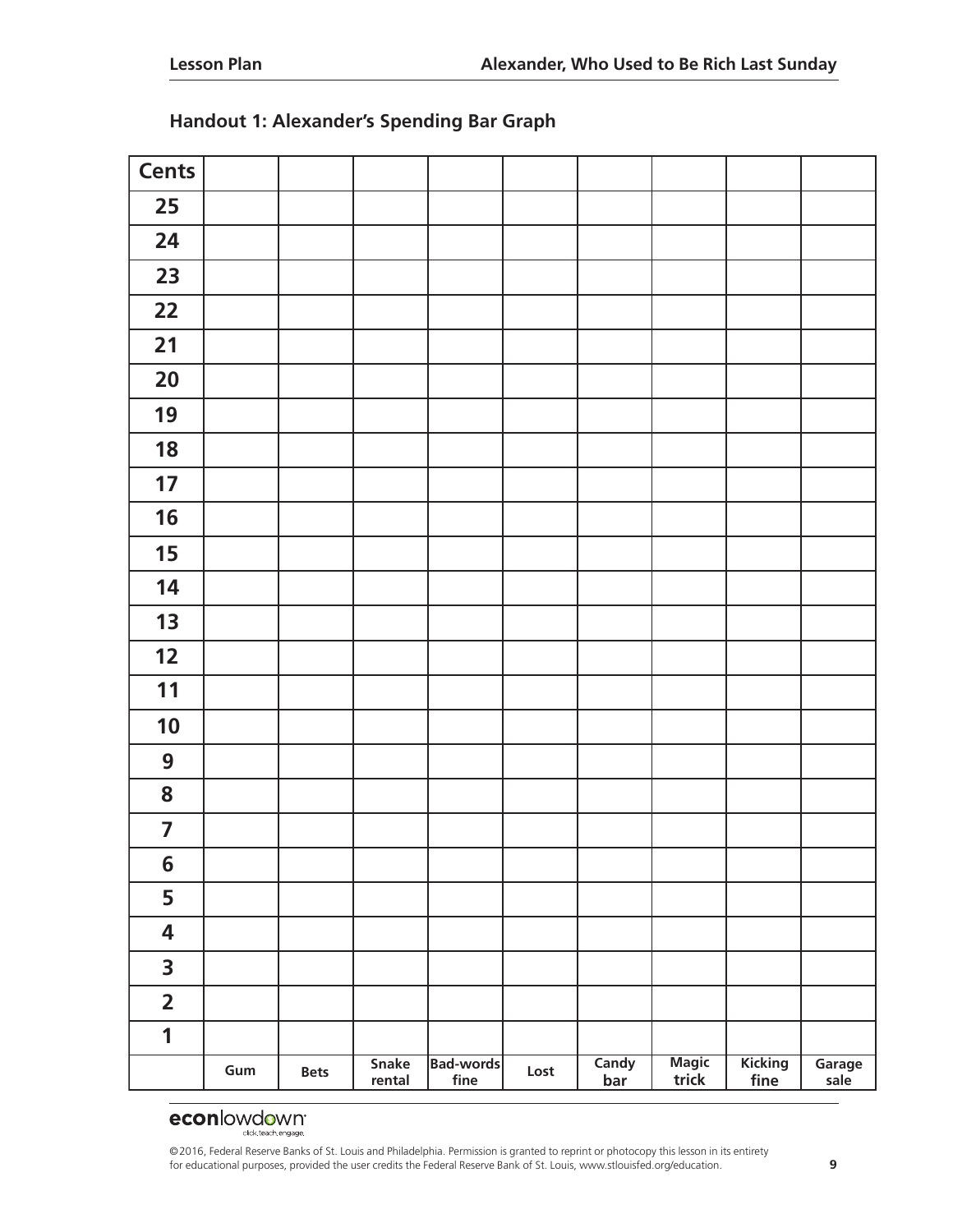### **Handout 2: Assessment (page 1 of 3)**

Directions: Read about how Amy used her money. Color in the bar graph to show how she used her money and then complete the next two pages.

Amy started with \$1. She saved 25 cents in her piggy bank. She spent 30 cents on candy. She lost 5 cents through a hole in her pocket. She spent 25 cents on a gumball. She spent 15 cents on a plastic ring for her finger.

| <b>Cents</b>            |               |              |      |         |      |
|-------------------------|---------------|--------------|------|---------|------|
| $\overline{30}$         |               |              |      |         |      |
| $\overline{29}$         |               |              |      |         |      |
| $\overline{28}$         |               |              |      |         |      |
| $\overline{27}$         |               |              |      |         |      |
| $\overline{26}$         |               |              |      |         |      |
| $\overline{25}$         |               |              |      |         |      |
| $\overline{24}$         |               |              |      |         |      |
| $\overline{23}$         |               |              |      |         |      |
| $\overline{22}$         |               |              |      |         |      |
| $\overline{21}$         |               |              |      |         |      |
| $\overline{20}$         |               |              |      |         |      |
| $\overline{19}$         |               |              |      |         |      |
| $\overline{18}$         |               |              |      |         |      |
| $\overline{17}$         |               |              |      |         |      |
| $\overline{16}$         |               |              |      |         |      |
| $\overline{15}$         |               |              |      |         |      |
| $\overline{14}$         |               |              |      |         |      |
| $\overline{13}$         |               |              |      |         |      |
| $\overline{12}$         |               |              |      |         |      |
| $\overline{11}$         |               |              |      |         |      |
| $\overline{10}$         |               |              |      |         |      |
| $\overline{9}$          |               |              |      |         |      |
| $\overline{\mathbf{8}}$ |               |              |      |         |      |
|                         |               |              |      |         |      |
| $\overline{6}$          |               |              |      |         |      |
| $\overline{5}$          |               |              |      |         |      |
| $\overline{\bf{4}}$     |               |              |      |         |      |
| $\frac{3}{2}$           |               |              |      |         |      |
|                         |               |              |      |         |      |
| $\overline{\mathbf{1}}$ |               |              |      |         |      |
|                         | <b>Saving</b> | <b>Candy</b> | Lost | Gumball | Ring |

# econlowdown<sup>®</sup>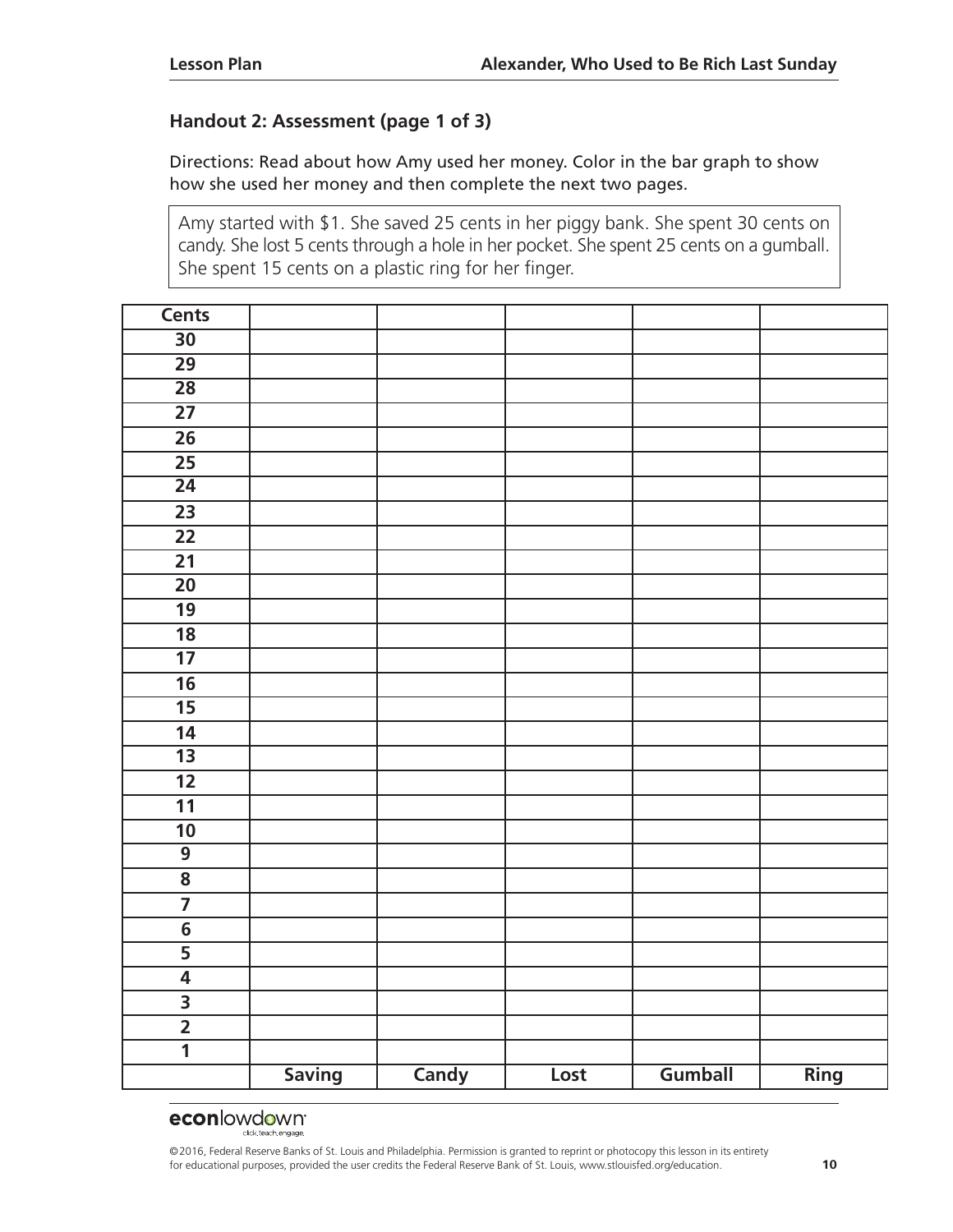### **Handout 2: Assessment (page 2 of 3)**

- 1. Count the boxes that you colored. Does Amy have any of her \$1 left? How do you know?
- 2. Underline the correct answer in each question below.
	- Did Amy **spend** or **save** more of her money?
	- Did Amy spend more on **candy** or a **gumball**?
- 3. How much more or less did Amy spend on candy than she saved?
- 4. Amy is saving to buy a game. Use the word bank below to complete sentences that will help Amy save.

| spend<br>savings goal                                               |                                                                       | small things |      |  |  |  |  |
|---------------------------------------------------------------------|-----------------------------------------------------------------------|--------------|------|--|--|--|--|
| save                                                                | opportunity cost                                                      | hard         | safe |  |  |  |  |
|                                                                     | Buying a game is your __________________________________. You have to |              |      |  |  |  |  |
|                                                                     | to reach your goal. It is _____________ to save. Try not to           |              |      |  |  |  |  |
|                                                                     |                                                                       |              |      |  |  |  |  |
|                                                                     |                                                                       |              |      |  |  |  |  |
| next-best thing you give up when you make a choice. When you choose |                                                                       |              |      |  |  |  |  |
| to save, you give up buying things now.                             |                                                                       |              |      |  |  |  |  |

### **econlowdown**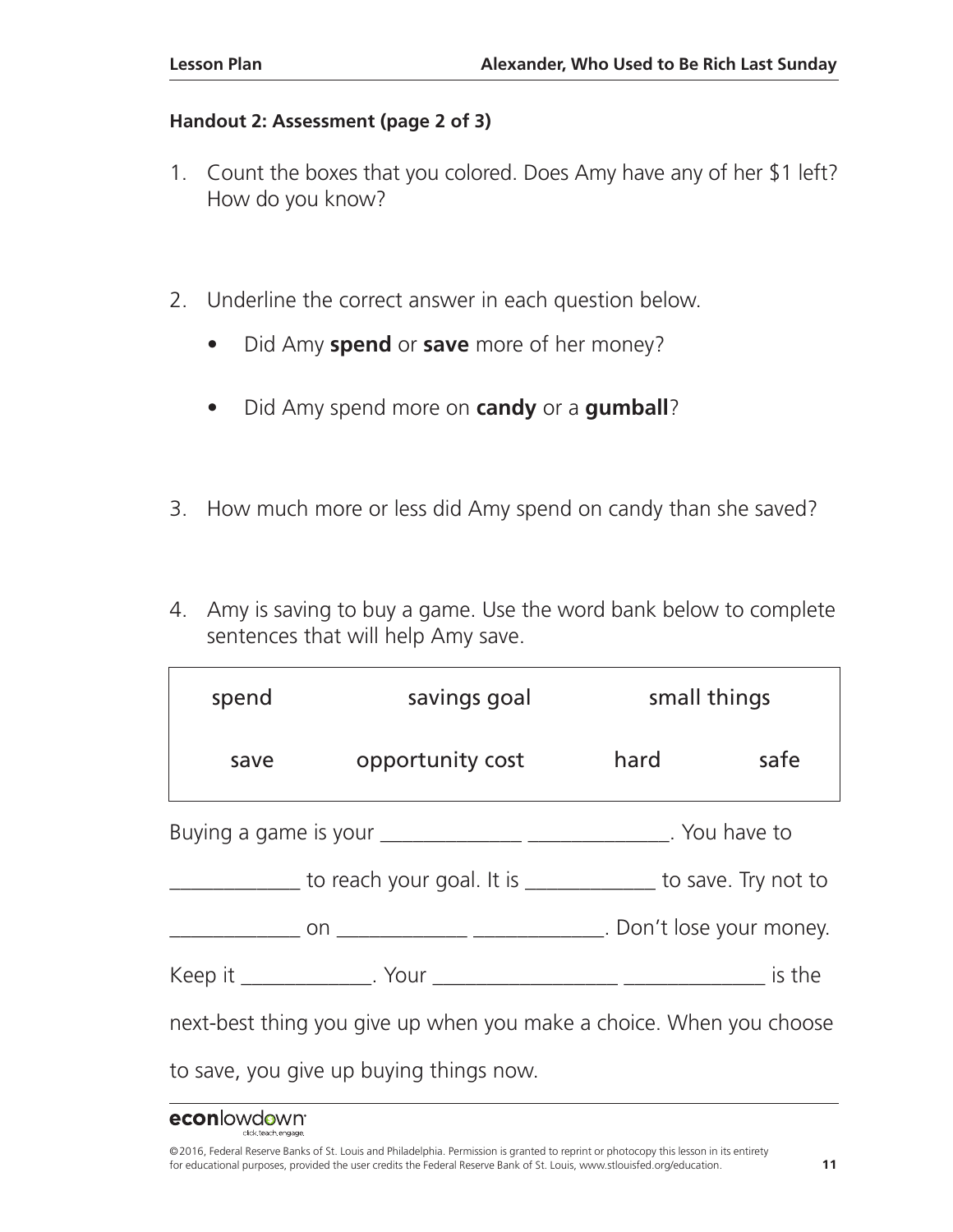# **Handout 2: Assessment (page 3 of 3)**

5. Amy is counting pennies. She is counting by 2s. Fill in the numbers she has missed.

| $\overline{2}$ | 4  | 6  |    | 10 |
|----------------|----|----|----|----|
| 12             |    | 16 | 18 | 20 |
|                |    | 26 | 28 | 30 |
| 32             | 34 |    |    | 40 |
| 42             |    |    | 48 | 50 |
|                | 54 | 56 | 58 | 60 |
|                |    |    | 68 | 70 |
| 72             |    |    |    |    |
| 82             | 84 | 86 | 88 |    |
| 92             | 94 | 96 |    |    |

#### econlowdown<sup>®</sup> dick teach engage.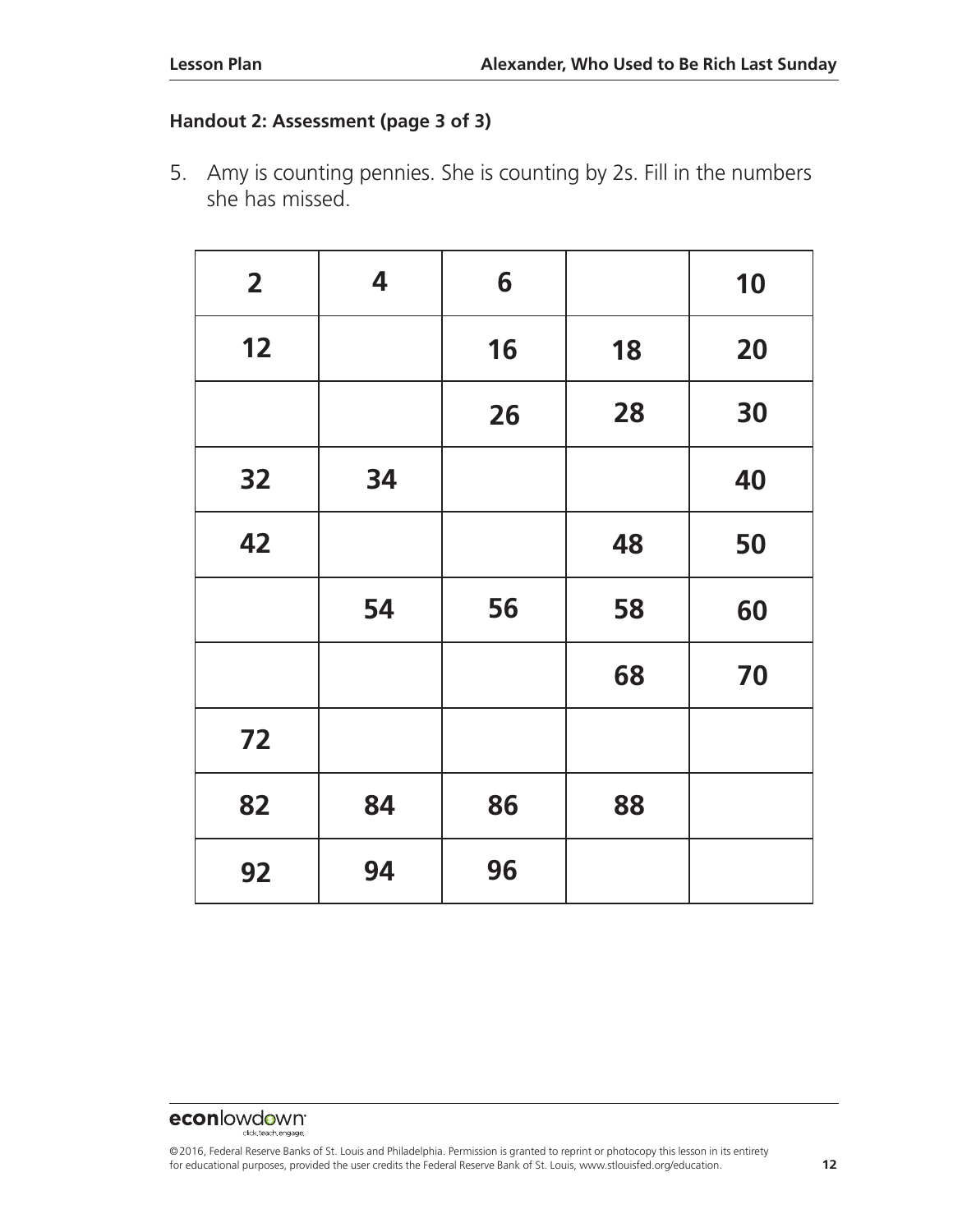### **Handout 3: Assessment—Answer Key (page 1 of 3)**

Directions: Read about how Amy used her money. Color in the bar graph to show how she used her money and then complete the next two pages.

Amy started with \$1. She saved 25 cents in her piggy bank. She spent 30 cents on candy. She lost 5 cents through a hole in her pocket. She spent 25 cents on a gumball. She spent 15 cents on a plastic ring for her finger.

| <b>Cents</b>            |               |              |      |         |      |
|-------------------------|---------------|--------------|------|---------|------|
| $\overline{30}$         |               |              |      |         |      |
| $\overline{29}$         |               |              |      |         |      |
| $\overline{28}$         |               |              |      |         |      |
| $\overline{27}$         |               |              |      |         |      |
| $\overline{26}$         |               |              |      |         |      |
| $\overline{25}$         |               |              |      |         |      |
| $\overline{24}$         |               |              |      |         |      |
| $\overline{23}$         |               |              |      |         |      |
| 22                      |               |              |      |         |      |
| $\overline{21}$         |               |              |      |         |      |
| $\overline{20}$         |               |              |      |         |      |
| $\overline{19}$         |               |              |      |         |      |
| $\overline{18}$         |               |              |      |         |      |
| $\overline{17}$         |               |              |      |         |      |
| $\overline{16}$         |               |              |      |         |      |
| $\overline{15}$         |               |              |      |         |      |
| 14                      |               |              |      |         |      |
| $\overline{13}$         |               |              |      |         |      |
| $\overline{12}$         |               |              |      |         |      |
| $\overline{11}$         |               |              |      |         |      |
| $\overline{10}$         |               |              |      |         |      |
| $\overline{9}$          |               |              |      |         |      |
| $\overline{\mathbf{8}}$ |               |              |      |         |      |
| $\overline{7}$          |               |              |      |         |      |
| $\overline{6}$          |               |              |      |         |      |
|                         |               |              |      |         |      |
| $\overline{4}$          |               |              |      |         |      |
| $\frac{3}{2}$           |               |              |      |         |      |
|                         |               |              |      |         |      |
| $\overline{\mathbf{1}}$ |               |              |      |         |      |
|                         | <b>Saving</b> | <b>Candy</b> | Lost | Gumball | Ring |

# econlowdown<sup>®</sup>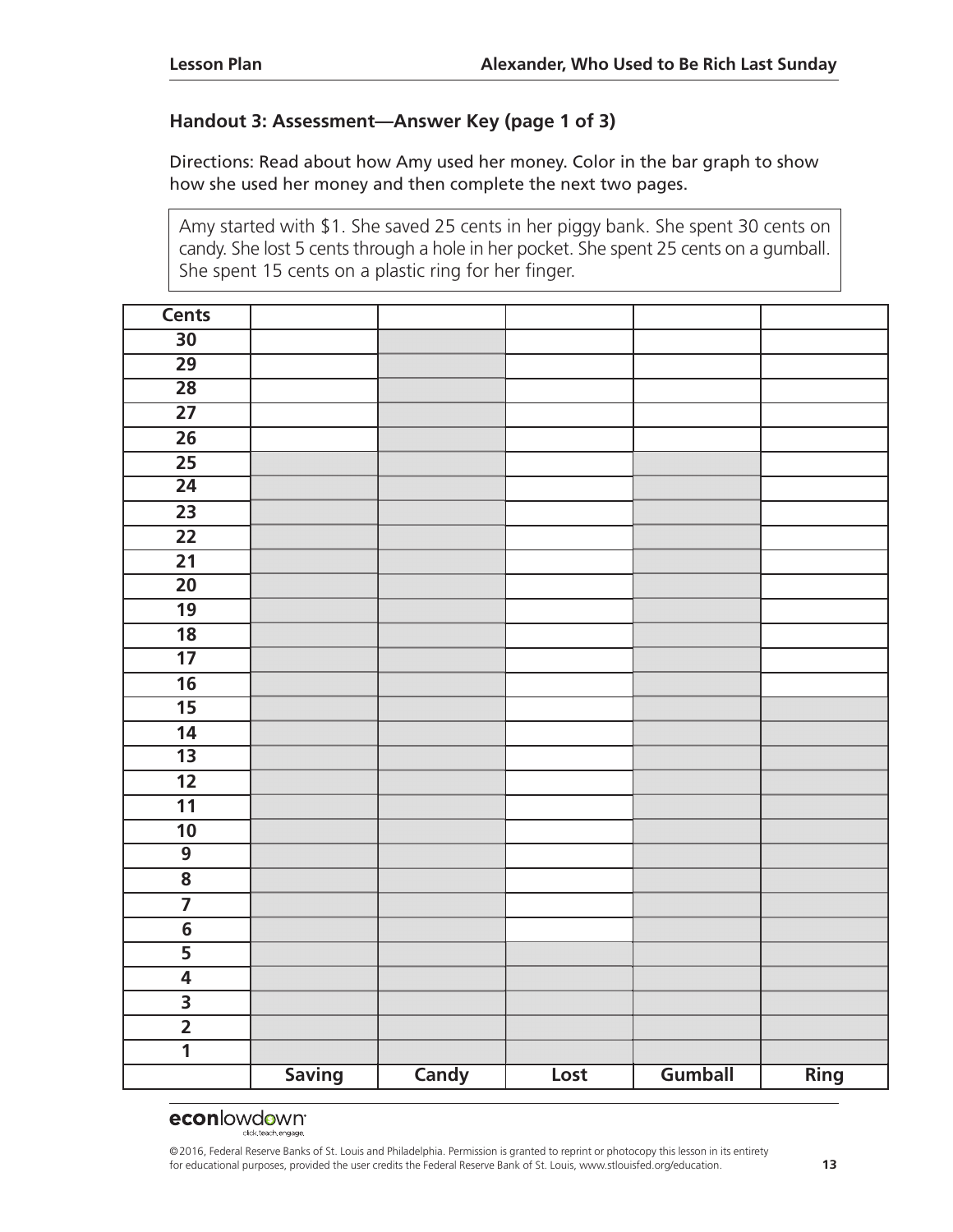# **Handout 3: Assessment—Answer Key (page 2 of 3)**

- 1. Count the boxes that you colored. Does Amy have any of her \$1 left? How do you know? *No. I know because I colored in 100 penny boxes and 100 pennies equals \$1.*
- 2. Underline the correct answer in each question below.
	- Did Amy **spend** or **save** more of her money?
	- Did Amy spend more on **candy** or a **gumball**?
- 3. How much more or less did Amy spend on candy than she saved? *Amy spent 5 cents more on candy than she saved.*
- 4. Amy is saving to buy a game. Use the word bank below to complete sentences that will help Amy save.

| spend                                                               | savings goal                                                                                                      |                                | small things |  |  |  |  |
|---------------------------------------------------------------------|-------------------------------------------------------------------------------------------------------------------|--------------------------------|--------------|--|--|--|--|
| save                                                                | opportunity cost                                                                                                  | hard                           | safe         |  |  |  |  |
|                                                                     | savings goal<br>Buying a game is your                                                                             | . You have to                  |              |  |  |  |  |
|                                                                     | $\frac{\text{save}}{\text{save}}$ to reach your goal. It is $\frac{\text{hard}}{\text{hard}}$ to save. Try not to |                                |              |  |  |  |  |
|                                                                     | spend on small things                                                                                             | ______. Don't lose your money. |              |  |  |  |  |
|                                                                     |                                                                                                                   |                                | is the       |  |  |  |  |
| next-best thing you give up when you make a choice. When you choose |                                                                                                                   |                                |              |  |  |  |  |
| to save, you give up buying things now.                             |                                                                                                                   |                                |              |  |  |  |  |

# econlowdown<sup>®</sup>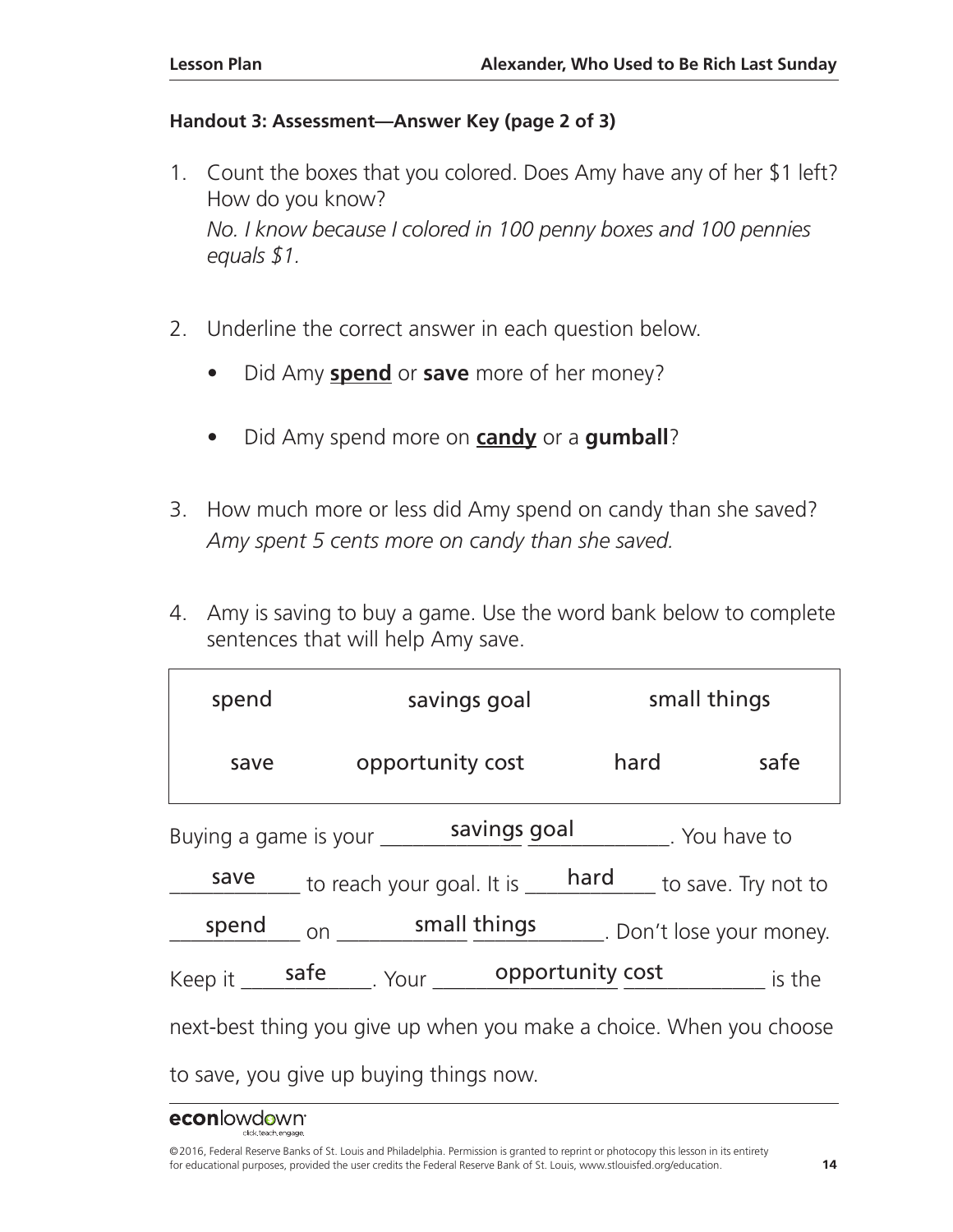### **Handout 2: Assessment—Answer Key (page 3 of 3)**

5. Amy is counting pennies. She is counting by 2s. Fill in the numbers she has missed.

| $\mathbf{2}$ | 4  | 6  | 8  | 10  |
|--------------|----|----|----|-----|
| 12           | 14 | 16 | 18 | 20  |
| <b>22</b>    | 24 | 26 | 28 | 30  |
| 32           | 34 | 36 | 38 | 40  |
| 42           | 44 | 46 | 48 | 50  |
| 52           | 54 | 56 | 58 | 60  |
| 62           | 64 | 66 | 68 | 70  |
| 72           | 74 | 76 | 78 | 80  |
| 82           | 84 | 86 | 88 | 90  |
| 92           | 94 | 96 | 98 | 100 |

#### econlowdown<sup>®</sup> dick teach engage.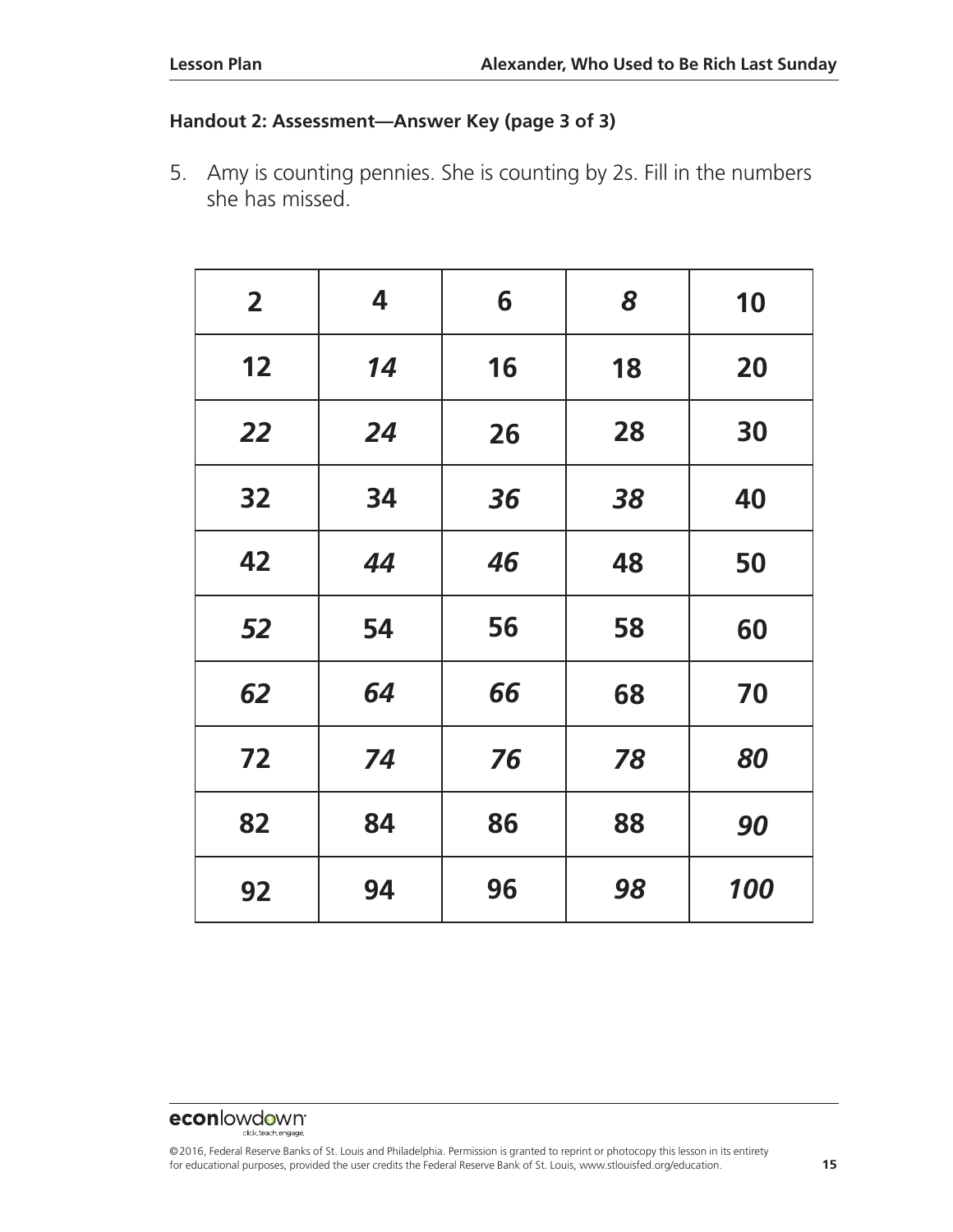# **Standards and Benchmarks**

### **National Standards for Financial Literacy**

Standard 2, Buying Goods and Services: People cannot buy or make all the goods and services they want; as a result, people choose to buy some goods and services and not buy others. People can improve their economic well-being by making informed spending decisions, which entails collecting information, planning, and budgeting.

- Benchmark 3, Grade 4: People spend a portion of their income on goods and services in order to increase their personal satisfaction or happiness.
- Benchmark 4, Grade 4: Whenever people buy something, they incur an opportunity cost. Opportunity cost is the value of the next best alternative that is given up when a person makes a choice.

Standard 3, Saving: Saving is the part of income that people choose to set aside for future uses. People save for different reasons during the course of their lives. People make different choices about how they save and how much they save. Time, interest rates, and inflation affect the value of savings.

- Benchmark 1, Grade 4: Income is saved, spent on goods and services, or used to pay taxes.
- Benchmark 2, Grade 4: When people save money, they give up the opportunity to spend that money to buy things now in order to buy things later.
- Benchmark 4, Grade 4: People set savings goals as incentives to save. One savings goal might be to buy goods and services in the future.

### **Common Core State Standards: English Language Arts**

### Reading: Literature

• Key Ideas and Details

CCSS. ELA-LITERACY RL1.1: Ask and answer questions about key ideas in a text.

CCSS. ELA-LITERACY RL2.1: Ask and answer such questions as *who*, *what*, *where*, *when*, *why*, and *how* to demonstrate understanding of key details in a text.

### Speaking and Listening

• Comprehension and Collaboration

CCSS ELA-LITERACY SL1.2: Ask and answer questions about the details in a text read aloud or information presented orally or through other media.

<sup>©2016,</sup> Federal Reserve Banks of St. Louis and Philadelphia. Permission is granted to reprint or photocopy this lesson in its entirety for educational purposes, provided the user credits the Federal Reserve Bank of St. Louis, www.stlouisfed.org/education. **16**